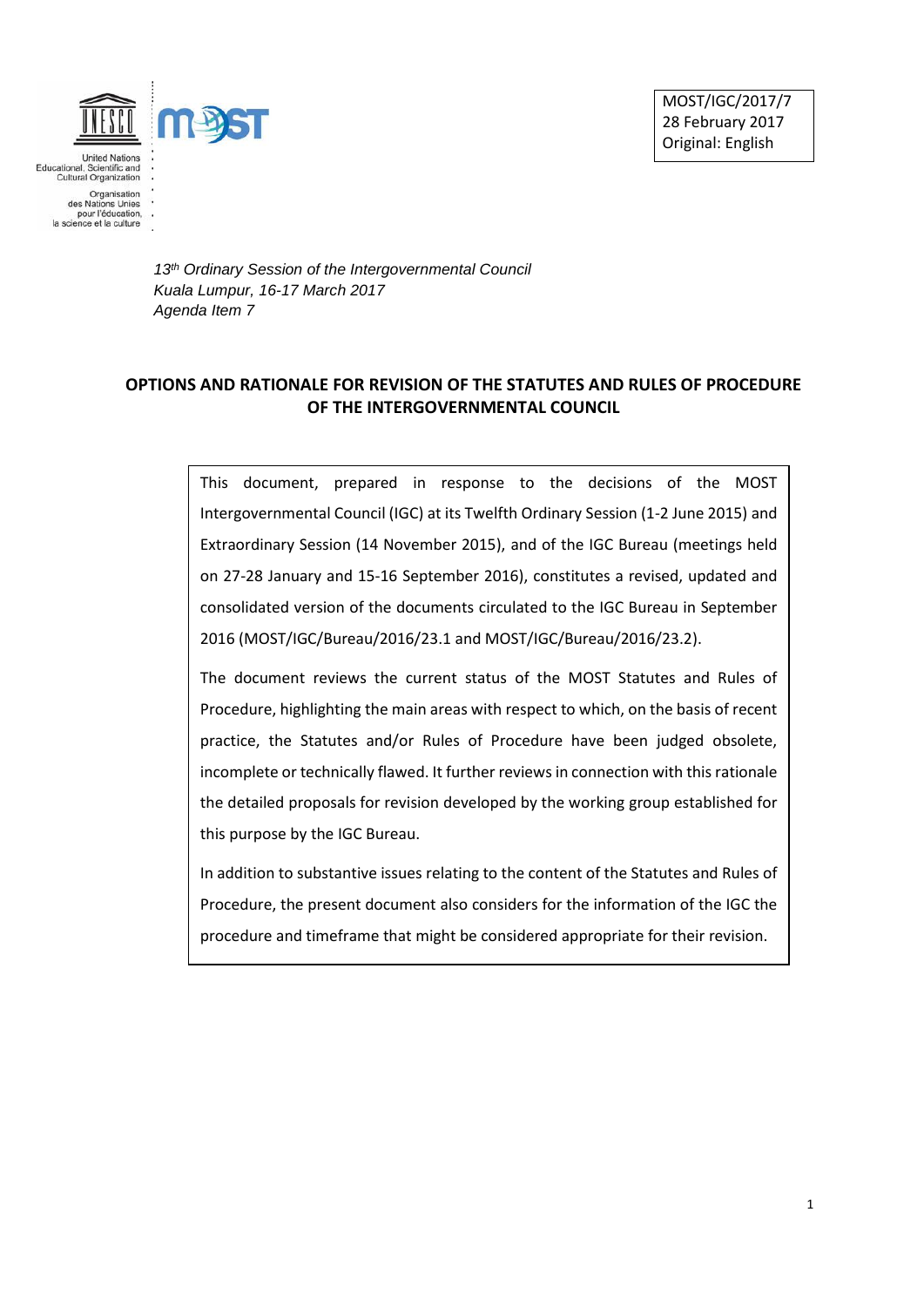- 1. At its 12<sup>th</sup> Ordinary Session, convened in Paris on 1-2 July 2015, the MOST Intergovernmental Council (IGC), "taking note of the Interim Report on the Audit of the Governance of UNESCO and Dependent Funds, Programmes and Entities (document 196 EX/23 INF.5), and in particular of the remarks concerning the MOST programme in annex 6 thereof", requested the Secretariat "to submit to the aforementioned Extraordinary Session, after consultation with the Bureau, proposals for revision of the Statutes and Rules of Procedure".
- 2. The procedure for revision of the Statutes requires a resolution in due course by the General Conference, on the basis of a recommendation to be made by the IGC, and of consideration by the Executive Board. The revision of the Rules of Procedure requires a decision by the IGC.
- 3. In light of these procedural requirements, and noting, as registered in the Summary Report on the Proceedings of the  $12<sup>th</sup>$  Ordinary Session, that opinion was divided within the IGC as to the desirability of considering the revision of the Statutes and Rules of Procedure before agreement had been reached on a comprehensive strategy for MOST, the Extraordinary Session of the IGC, convened in Paris on 14 November 2015, requested the Bureau to consider issues relevant to revision of the Statutes and Rules of Procedure, alongside its finalization of a draft comprehensive strategy, at its meeting on 27-28 January 2016.
- 4. The IGC further requested the Bureau to take account in this regard of the recommendations made by the External Auditor, in its Report on the Audit of the Governance of UNESCO and Dependent Funds, Programmes and Entities (documents 197 EX/28 and 197 EX/28.INF), and of the decision thereon by the Executive Board (197 EX/Dec. 28) as reported to the General Conference in document 38 C/63.
- 5. In its resolution on "Governance, procedures and working methods of the governing bodies of UNESCO" (38 C/Res. 101), the General Conference, noting the aforementioned External Auditor's report and decision of the Executive Board, decided "to establish an open-ended working group of all Member States of UNESCO, and invite Member States to submit their views and proposals on governance, procedures and working methods of the governing bodies of UNESCO" and invited "all intergovernmental programmes … to inscribe, in 2016 if feasible, an item on their agenda concerning the follow-up to the recommendations of the External Auditor's report contained in document 38 C/23, to improve their governance by concrete measures, and to report on their proposals to the Chairperson of the open-ended working group". Item 7 of the provisional agenda of the Ordinary Session responds to this requirement.
- 6. In its discussion on revision of the Statutes and Rules of Procedure during its meeting on 27-28 January 2016, the IGC Bureau endorsed the review of relevant issues as presented to it in document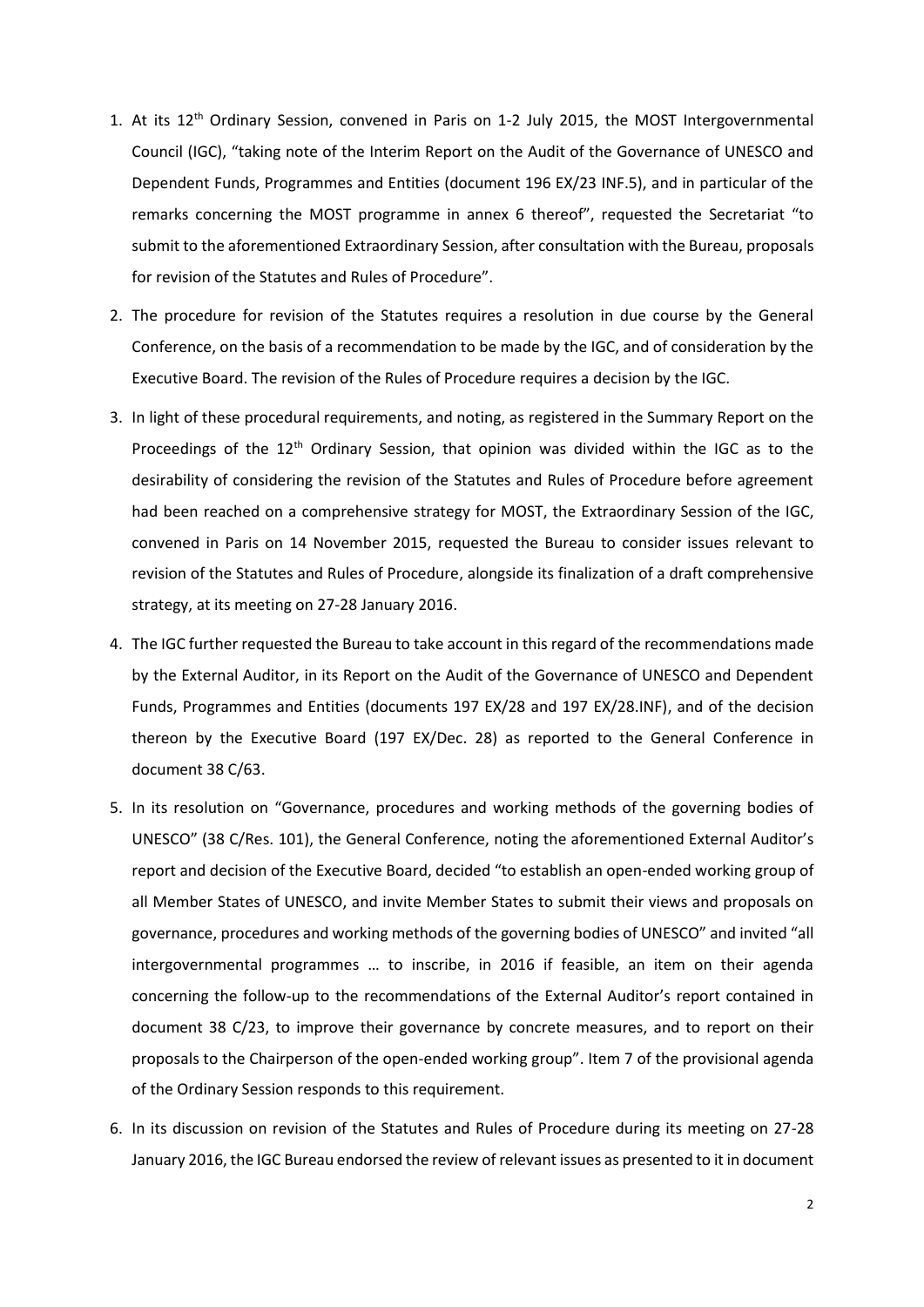MOST/IGC/Bureau/2016/3.1 and, with a view to developing detailed proposals based on broad consultation, established a working group composed of Turkey as Chair, Argentina, Thailand and Egypt, and further including as an expert Mr Jan Monteverde Haakonsen, in his capacity as representative of Norway to the Intergovernmental Council and past member of the Bureau, which was mandated to submit draft proposals on the basis of consultation with the respective regional groups. The working group's report was submitted to the aforementioned meeting of the IGC Bureau (document MOST/IGC/Bureau/2016/23.1).

- 7. The IGC Bureau has judged that revision of the MOST Statutes and Rules of Procedure should respond to three complementary objectives, the first two of which are not conditional on decisions to be taken in due course by the General Conference:
	- a. correction of technical flaws and well identified gaps in the drafting of the current texts, as adopted by the General Conference in Resolution 5.2 of its 27<sup>th</sup> session (1993);
	- b. updating of elements that have become obsolete, including in particular replacement of the Scientific Steering Committee by the Scientific Advisory Committee, or are no longer aligned with the Strategy as endorsed by the Executive Board (199 EX/Dec. 7);
	- c. clarifying processes and procedures, or establishing complementary processes and procedures, to improve governance, particularly in areas specifically indicated by the External Auditor (e.g. frequency of sessions, term limits, technical qualifications of delegates, decision procedures, delegated authority of the Bureau), and taking account of established experience on the relevant issues.
- 8. With reference to the analysis of technical flaws and gaps in the Statutes endorsed by the IGC Bureau during its meeting in January 2016, the working group has made the following proposals:
	- The number of IGC members should to be corrected to 35, consistently with relevant resolutions of the General Conference (Article II.1).
	- With respect to Article II.7, the issue of communicating technical information to the secretariat should be dealt with by the Rules of Procedure not by the Statutes. The existing Article is therefore proposed to be deleted.
	- Article III is proposed to be revised to separate Ordinary Sessions from the General Conference, confirming established practice. Article X might further be revised in light of this.
	- Article IX is unclear and appears inconsistent with Rule 18. Clarification of the status of invited experts is proposed by the working group in a new Article X. Further details in this regard could be considered for inclusion in the Rules of Procedure.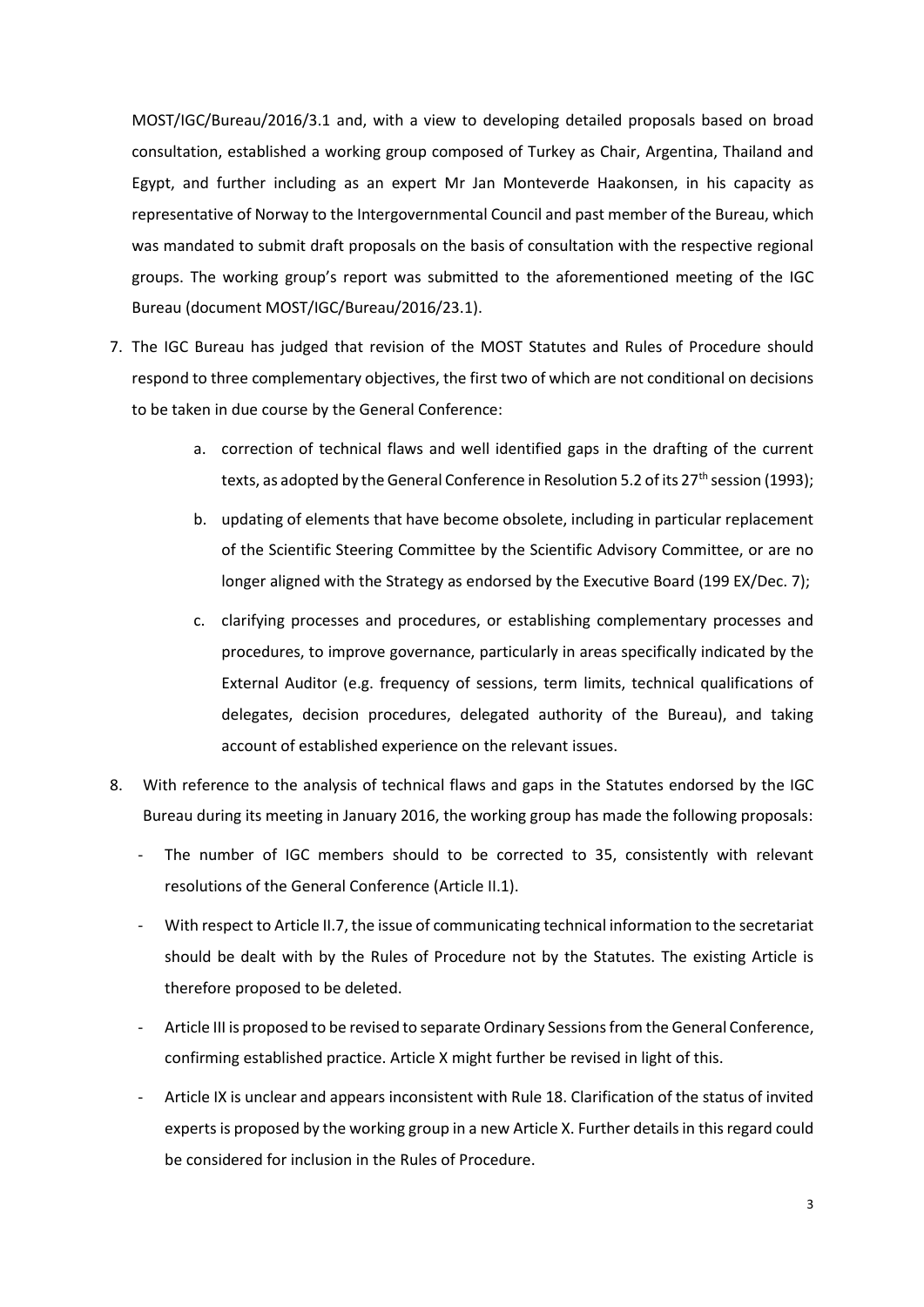- Article XIX appears misplaced in the section concerning the Committee, in so far as it concerns both the Council and Committee. It is proposed to move it to constitute the final article of the revised Statutes.
- 9. With respect to the areas in which the Statutes have been judged to be obsolete, the working group has made the following proposals:
	- Revision of Article VII to refer explicitly to the Strategy as endorsed by the Executive Board and to the Action Plan designed to support its implementation.
	- Articles XI-XVIII are proposed to be consolidated into a single Article, reflecting the replacement of the Scientific Steering Committee by the Scientific Advisory Committee and aligning the functions and activities of SAC with the requirements of the Strategy as endorsed by the Executive Board and with the need to ensure ongoing contributions from SAC to the Action Plan. The working group has further proposed that the IGC President's *ex officio* membership of SAC be abolished, as no longer consistent with its advisory functions, and replaced by the right for a designated representative of the Bureau to attend meetings of SAC.
- 10. Clarification of processes and procedures in order to improve governance are proposed by the working group in the following areas:
	- Article II.2, which is inconsistent with the longstanding practice of holding elections to the IGC and a subsequent Extraordinary Session during the General Conference, is proposed to be revised to align terms with actual conduct of elections.
	- Article II.4 (renumbered as II.3) is proposed to be revised to limit IGC membership to two consecutive terms. Objections to this proposal have been made during the consultation phase, on the grounds that rigid term limits may hamper political commitment to MOST.
	- Noting the recommendations of the External Auditor, the working group considered whether Article II.6 might be revised to introduce criteria for the eligibility of member state appointees to the IGC. It was decided to propose no change in this regard.
- 11. With respect to the Rules of Procedure, the rationale for the specific proposals elaborated by the working group may be summarized as follows.
- 12. Many rules within the Rules of Procedure duplicate verbatim the provisions of the Statutes. While it naturally remains the case that all provisions of the Rules of Procedure should be strictly consistent with the Statutes, the duplication may be a potential source of confusion. At this stage, however, the working group has decided not to propose extensive changes in this regard.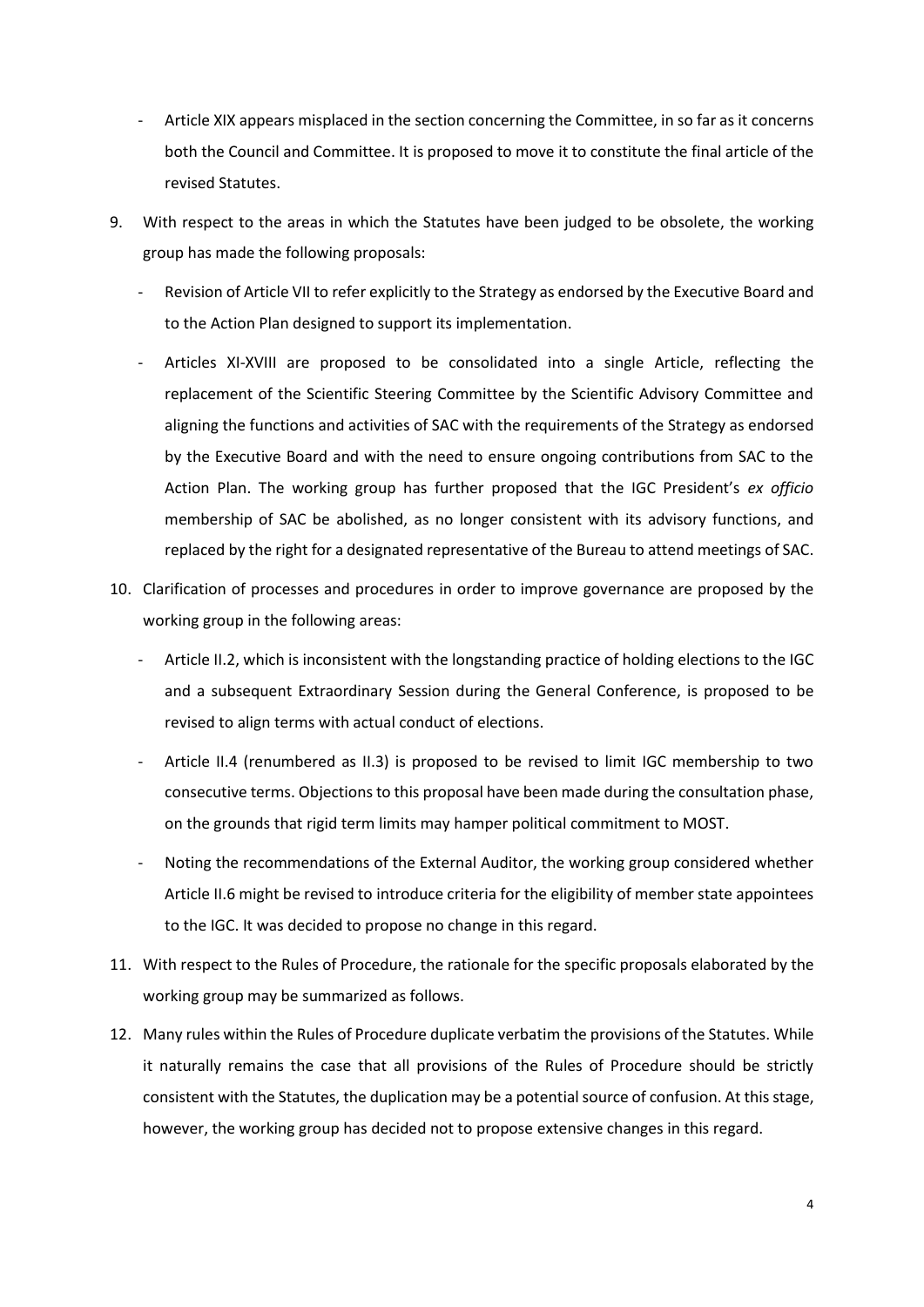- 13. The Statutes give little detail about the conduct of sessions, which is therefore for the Rules of Procedure to fill in. Current Rule 3 has several shortcomings:
	- In spite of its title, it deals only with the date and place of sessions, not with all aspects thereof.
	- It introduces a verbal confusion by referring to "plenary" sessions, a notion that has no statutory basis and that the working group has proposed to remove.
	- Rules 3.2 and 3.3 appear incoherent in giving the Director-General the authority to convene a session while empowering a majority of members of IGC to decide where it should take place.
	- The working group has proposed to add a new Rule 3.3 to clarify the basis on which Extraordinary Sessions may be convened, both during the General Conference as customary and on other occasions as required.
- 14. Rule 4 introduces a further verbal confusion in referring to "meetings", which are by definition sessions. In addition, it largely duplicates the Statutes and is therefore perhaps unnecessary, unless reference is to be made to categories of observers not foreseen by the Statutes but consistent with them. Finally, its relation with Rule 18 is unclear in the absence of adequate specification of how the status of observers differs from that of the public. In the interests of clarity, the working group has proposed to restrict Rule 4 to a reference to the Statutes, added a new Rule 5 to cover the case of invited experts, who are not observers.
- 15. Clearer procedures are proposed by the working group for proposals relating to the agenda under Rule 5.4. In the current text, in so far as the Director-General prepares the agenda in consultation with the Bureau (Rule 5.1), it does not obviously make sense for the Director-General and Bureau to have a separate right to propose items.
- 16. Rule 8, as noted previously by the IGC Bureau, fails to address many practical issues, including the status of observers, the presence on an ad hoc basis of external experts, the process by which meetings are convened and the agenda set, the basis for establishment of working groups, the possibility of using technologies for virtual meetings, and deadlines for circulation of documents. The working group has made specific proposals in this regard.
- 17. The working group has proposed to clarify Rules 9 and 10, dealing with the status and functions of the President and Vice-Presidents, and furthermore to add a specific Rule addressing the attributions of the Rapporteur.
- 18. Rule 12 mentions the Executive Secretary, but fails to define the position or the role. Proposals to clarify this remain to be developed.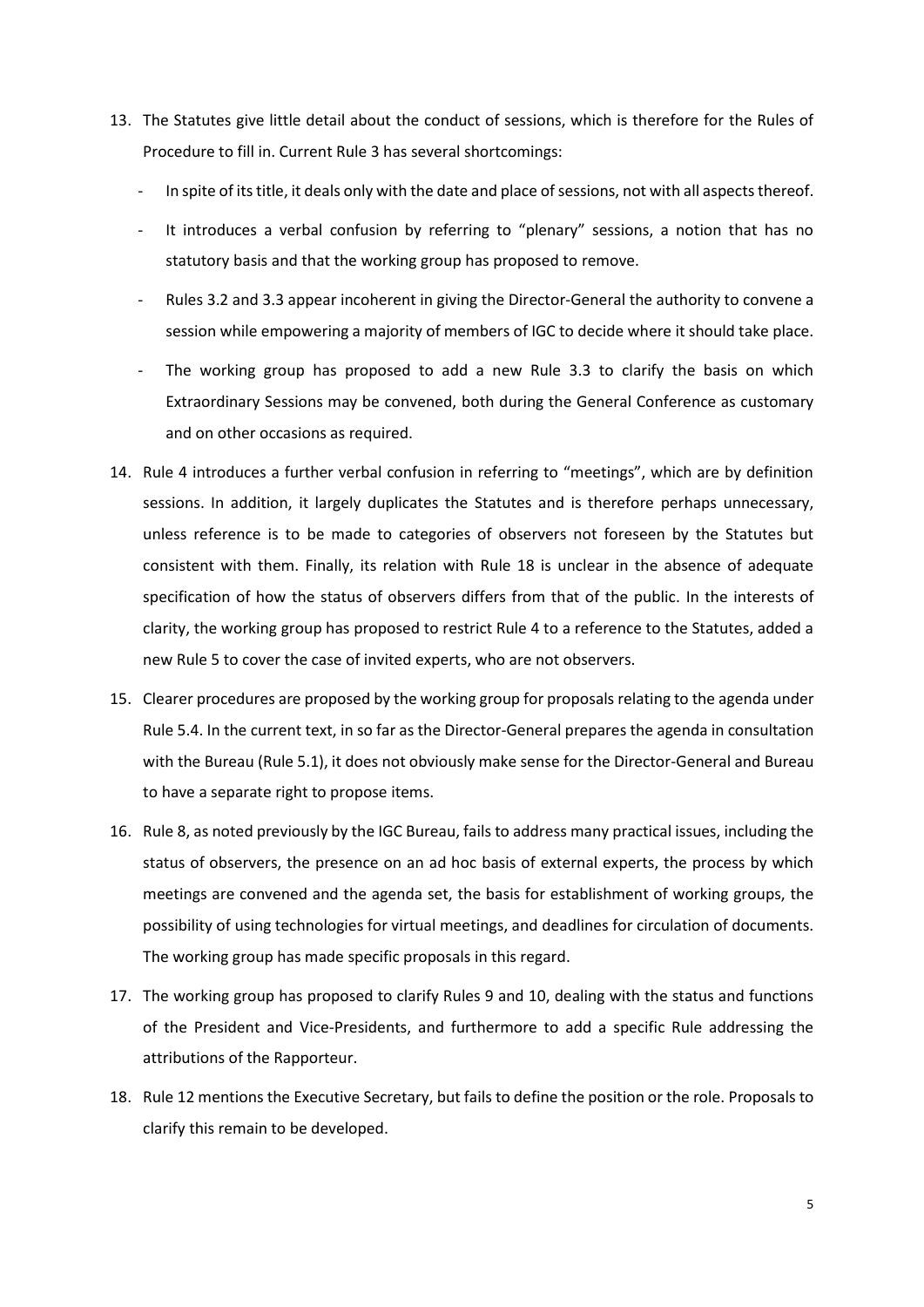- 19. The working group has proposed to amend Rule 17.3 to refer to all sessions and meetings of subsidiary bodies in order to clarify the basis on which the requirement for a quorum can be suspended.
- 20. The working group has proposed that the publicity of meetings (Rule 18) be abolished in the absence of any clear definition of what constitutes the "public" in this context or of the practical implications of such publicity. The opinion on this point of the UNESCO Legal Affairs Department has specifically been requested, taking account of general rules and established practices within UNESCO as a whole.
- 21. Rule 28 is unsatisfactory in so far as it provides no practical guidance for the actual conduct of elections. The possibility of establishing specific procedures in this regard remains to be considered.
- 22. Rule 30 could helpfully specify the basis on which the Bureau or the IGC may use video technologies to conduct business. The working group has proposed language in this regard.
- 23. In addition to the substantive issues addressed above in paragraphs 8-10 (Statutes) and 11-22 (Rules of Procedure), the IGC is called upon to determine the timeline appropriate for revision.
- 24. The most expeditious procedure would entail adoption by the 13<sup>th</sup> Ordinary Session of the redrafted Rules of Procedure, as proposed by the working group and with such amendments as may be judged desirable, and of a recommendation to the General Conference that the redrafted Statutes, on the basis of the preliminary proposals made by the working group and with such amendments as may be judged desirable, be adopted at its 39<sup>th</sup> session in November 2017.
- 25. The General Conference will, at the aforementioned session, be considering under follow-up to 38 C/Res. 101 general issues bearing on the governance of UNESCO, and thus on substantive options to be reflected in the revision of the MOST Statutes. In view of the ongoing work of the open-ended working group of all Member States established by the General Conference, it is uncertain which position will be taken at the 39<sup>th</sup> session, and even whether a final resolution will be adopted at that point. The IGC may therefore wish to delay any decision on proposals for revision of its Statutes, notwithstanding their well-recognized flaws.
- 26. If the Ordinary Session declined to proceed immediately with revision of the Statutes, it would be necessary to take a decision based on the proposals of the working group, possibly including options for further discussion, which would provide an agreed basis for subsequent finalization taking account of such resolutions as the General Conference may adopt at its 39<sup>th</sup> session. In this case, the revised Statutes could be approved by the General Conference only at its  $40<sup>th</sup>$  session.